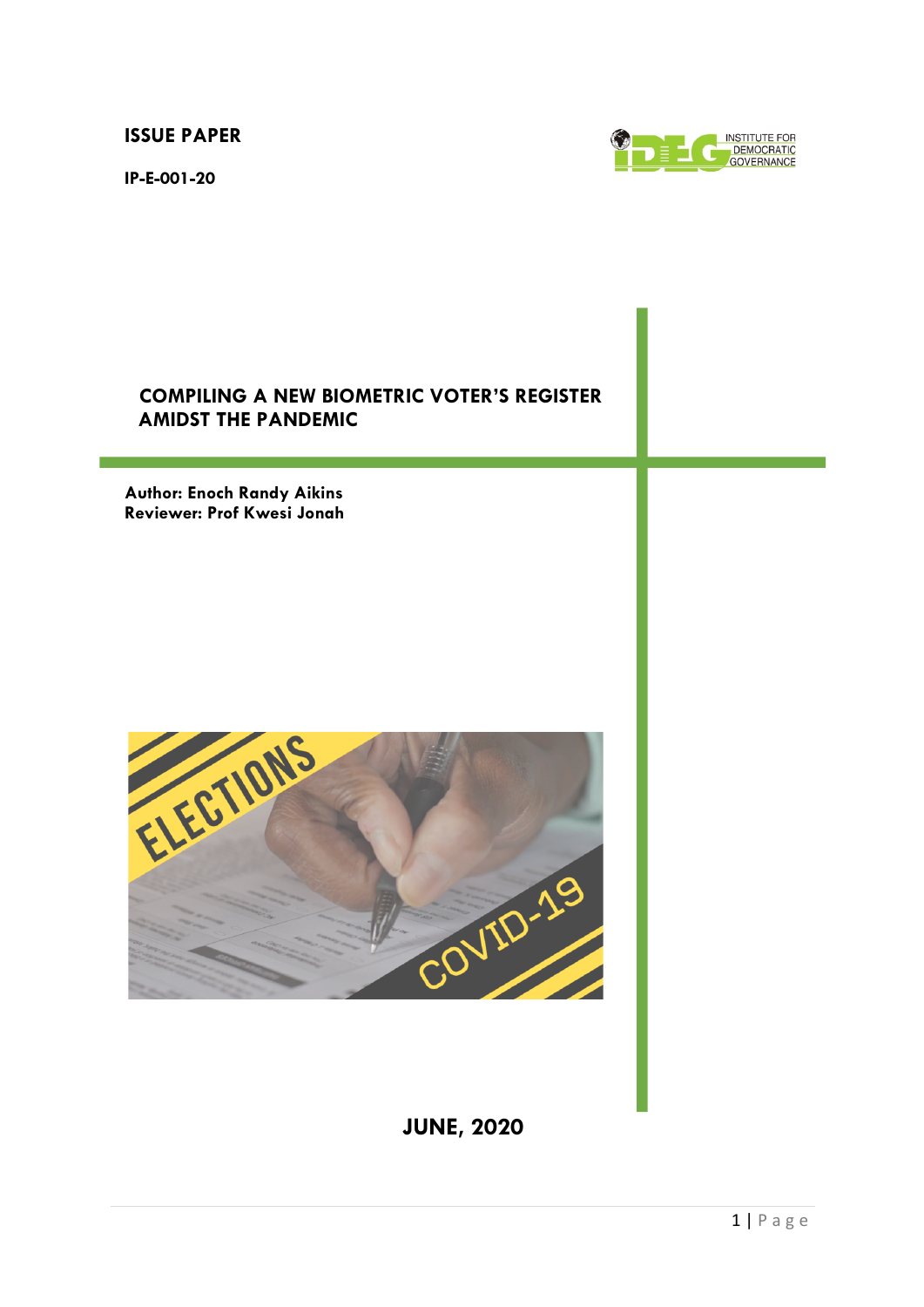#### **1. Introduction**

Ghana like many other countries has been greatly affected by the ongoing Corona Virus (Covid-19) pandemic which is not only fatal to human lives but also causing global economic recession. Since the nation recorded her first case, the President has taken the initiative of implementing the "whole of Ghana approach" by rallying the leadership of political parties, faith-based organizations, the military, academia, industry and all relevant stakeholders in an effort to deal with this pandemic. To achieve this "whole of Ghana approach" and support the President, we must quickly defuse any issue that is likely to intensify polarization and undermine efforts towards national cohesion, convergence and collaboration to deal with the pandemic.

Such matters must be tackled expeditiously with all the effort, goodwill, and resources at our disposal, and ought to be resolved in a manner that ensures mutual gratification. This requires that we tame all divisive tendencies in this critical election year in order to manage the crisis not only in a reactive form but in a proactive manner which confidently directs us towards national cohesion. One issue that continues to threaten national cohesion and peaceful elections is the controversy over the acquisition of the new Biometric Voter Management System (BVMS)<sup>1</sup> for the December 7 2020 general election. Despite the surge in the number of recorded cases<sup>2</sup>, the Electoral Commission (EC) has remained adamant not to renege on its decision amidst all caution. The EC at its last IPAC meeting held on 27<sup>th</sup> May officially confirmed that the general registration is scheduled from the last week of June to the last week of July.

This decision by the EC appears to inhibit the President's effort towards national cohesion and threatens the "whole of Ghana" approach that has been adopted by the President to fight this pandemic. Already, some functionaries of the NDC have insinuated that the President's decision to lift the lockdown is a ploy to allow the EC to compile the new BVR<sup>3</sup>. On 26 April, 2020, some members of the largest opposition party, the National Democratic Congress (NDC) besieged the City Escape Hotel where the EC was purportedly holding a national workshop on the new register in defiance of the court injunction. It took the intervention of the police to calm these aggrieved members. Furthermore, the Inter-Party Resistance against the New Voter Register (IPRAN) has threatened to disrupt the general registration exercise if the EC proceed with it $^4$ .

In line with the ongoing discussion, this paper seeks to provide a detailed analysis of the EC's decision to acquire a new BVMS during pandemic. We acknowledge that other Civil Society Organisations (CSOs) like IMANI Africa have provided painstaking analysis on the decision to procure new equipment. Therefore, the focus of this paper is on the decision to compile a new BVR during this Covid-19 period.

### **2. Background**

Since the inception of the Fourth Republic, every election has been fraught with conflict between the contending parties over the Voters' Register. It has become a norm that prior to each general election (both presidential and parliamentary elections), a lot of time, energy and resources are devoted to questioning the state of the Register. These conflicts over the acceptance of the Register have become a defining element of the parties' trust, mistrust, confidence, or suspicion

 $^{\rm 1}$  This involves the decision to procure new equipment (Biometric Voter Device and Biometric Voters Register Kits) and compile new BVR.

 $2^{2}$  As at May 15, 2020, the total number of recorded cases in the country is 5,638.

<sup>3</sup> https://www.myjoyonline.com/news/national/easing-lockdown-was-only-to-pave-way-for-compilation-ofnew-voters-register-sammy-gyamfi/

<sup>4</sup> https://www.myjoyonline.com/news/politics/inter-party-resistance-against-new-register-threatens-todisrupt-mass-registration-exercise/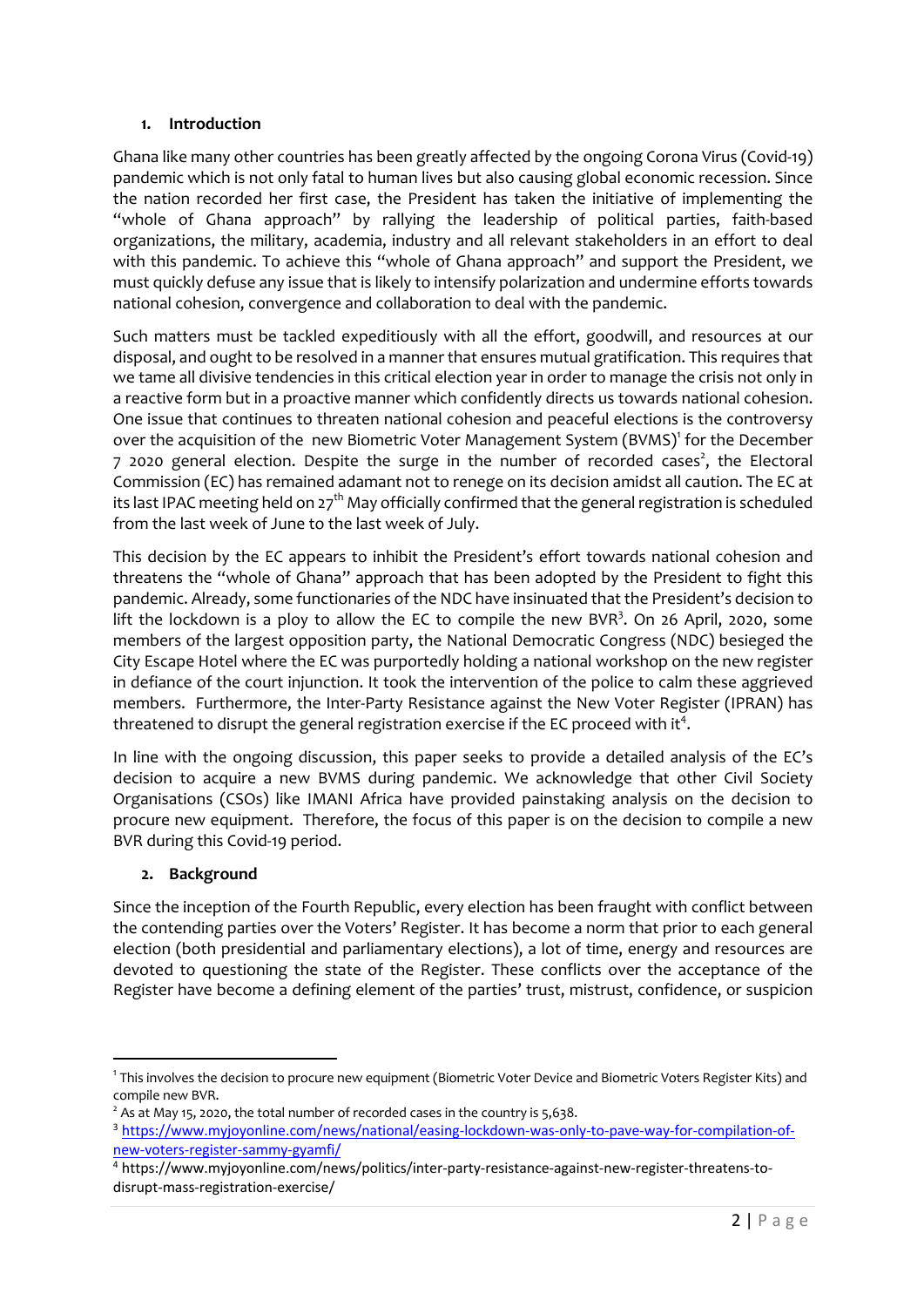in the EC and its disposition towards these threats affect whether election results are widely accepted or disputed.

With the general elections barely seven months away, the integrity of the elections and the credibility and acceptance of its outcome seem to hang in the balance due to the unresolved dispute on the need to compile and deploy a new Biometric Voters' Register (BVR) for the December 2020 elections. Whilst the governing NPP and some parties fully support the EC's decision to compile and deploy a new register, the main opposition party, the NDC together with some minority parties and CSOs have expressed their reservations about the decision. The opposing stance taken by these two major parties had intensified the political tension in the country before the outbreak of the pandemic.

Regardless of this impasse, the EC has not relented in its efforts to compile the new Register. Although the EC has currently suspended its planned compilation of a new Register (which was scheduled for  $18<sup>th</sup>$  April 2020) due to the coronavirus pandemic, it has still served notice of the intent to conduct in June the exercise once the pandemic is brought under control. The Commission's determination to proceed with this decision has been evident in relaying of a new Constitutional Instrument (C.I.) in Parliament on April 1, 2020, to compile a new Voters Register for the 2020 general elections. The NDC, in response, has proceeded to court after a series of demonstrations, meetings, and negotiations proved futile.

The inability of the Eminent Advisory Committee (EAC) appointed by the EC to effectively mediate and resolve the impasse over the Register in a manner that is acceptable to all parties involved is quite worrying. This will be the first election since the changes in the leadership of the EC occurred, and if this conflict is not well managed and becomes politicized, it could further damage the reputation of the EC.

### **3. Electoral Calendar and Complex Timelines**

The EC operates a strict electoral calendar during election years especially where such years coincide with the compilation of new register. With barely seven months to the general elections, this pandemic has presented an unprecedented challenge on the electoral processes and calendar and has the potential to compromise the integrity and acceptance of outcome of the elections. To acquire a new BVMS as the EC seeks to do requires a laborious process which can take a toll on the electoral processes and heighten political tension in the country especially, when there is no consensus among the major stakeholders and such decisions are implemented close to the elections. Due to the herculean nature of the process coupled with rigid statutory dates, these processes are usually started ahead of time to avoid unnecessary pressure on the electoral calendar.

Replacing an entire BVMS begins with the tendering and procurement of all the necessary equipment, then after a pilot test is conducted on the equipment to test the registration kits. The EC then proceeds with an in-depth training for registration supervisors, officers/assistants, data entry clerks, technicians and political parties before it embarks on the mass registration. After the mass registration, there is a period dedicated to adjudication where individuals disqualified during the registration exercise meet with the District Registration Review Committee (DDRC) before the provisional register is released for exhibition. The exhibition is to allow the electorate to verify their details on the register, after which the EC finally cleans the register and releases a certified copy to political parties for the elections.

In 2012, the tendering process was completed in October 2011, a pilot voter registration was carried out over four-day period (25 – 28<sup>th</sup> February) and the mass registration over a period of forty days ( $24<sup>th</sup>$  March –  $4<sup>th</sup>$  May, 2012). It is reasonable to assume that the 24-day period between the piloting and the actual registration was used for the training of officials. In essence, the EC needs about 68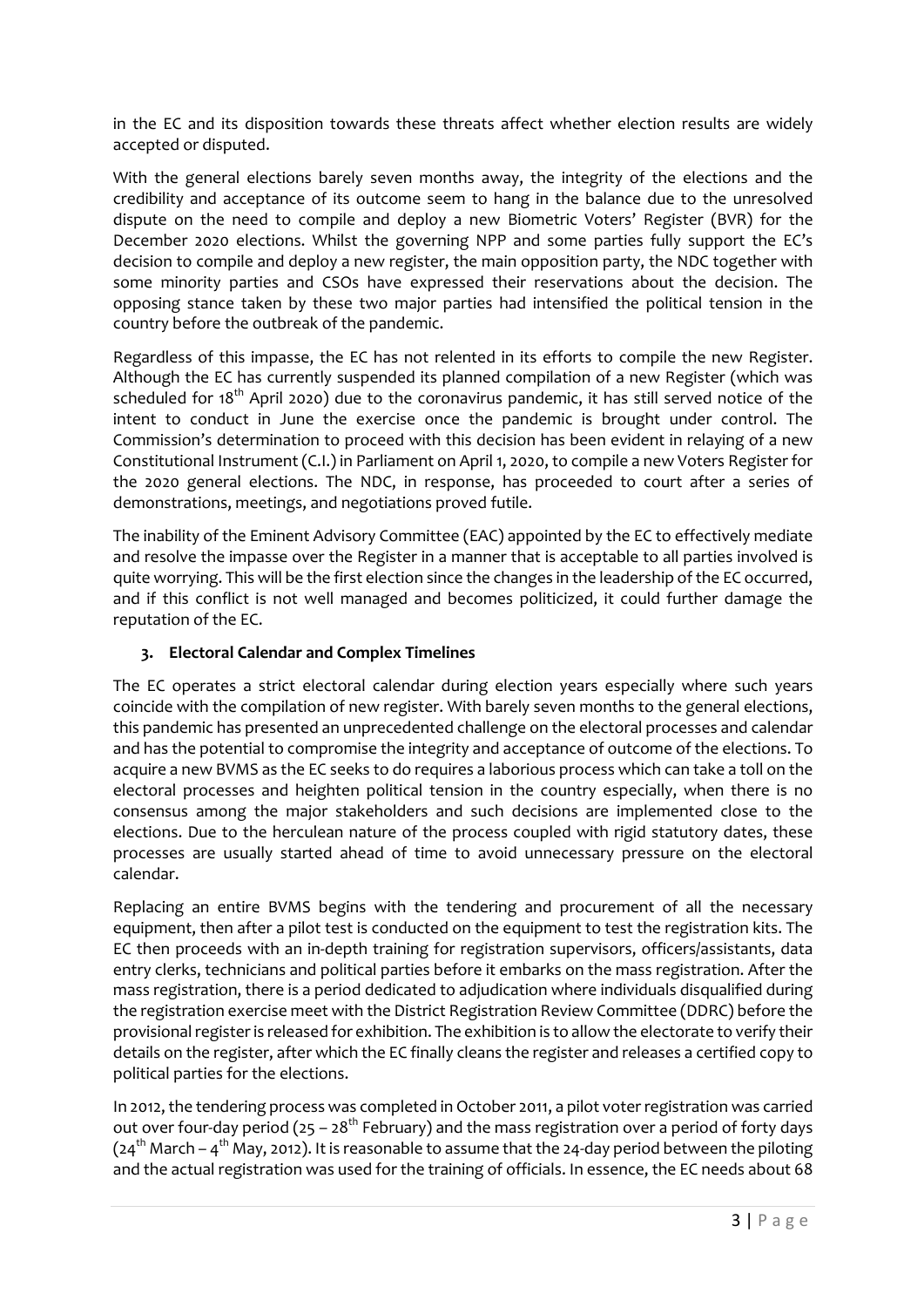days from the pilot registration till the end of the mass registration. This does not include the period for adjudication (14 days), exhibition (14 days)<sup>5</sup> and the period allotted for cleaning the provisional register before a certified register is released which also takes about 14 days. This suggests that the EC needs a total of at least 110 days from the pilot exercise till a certified register can be released during normal times. In addition, the fact that the contract was awarded on  $4<sup>th</sup>$ October 2011 and the pilot testing was started on 24<sup>th</sup> February suggests that, all other things being equal, it took about 143 days for the EC to get the full complements of the registration kits. The rational conclusion here is that, based on the 2012 experience, to replace an entire BVMS requires at least 253 days<sup>6</sup> (a little over 8 months) with no interruptions.

According to the agreement signed, the contract for the hardware was awarded on 20<sup>th</sup> February, 2020 (as at then, the tender for the software had not been completed). Per the tender, the selected company (Thales) requested for 84 days to deliver the 8000 BVRs and 150 days to deliver the 80,000 BVDs (although the EC reduced the number of days in the offer to Thales)<sup>7</sup>. Aside this, the EC had estimated to conduct the registration exercise over a forty-three-day period (April 18- May 30). Adding the period for testing, training, adjudication, exhibition, and cleaning of the provisional register will give almost the same number of days as was used in 2012. Therefore, given that the tendering process was completed on 20<sup>th</sup> February, 253 days after that will lead to 30<sup>th</sup> October, 2020 for the certified register to be ready. This affirms the November 4 deadline that the EC gave to release the final certified register to the political parties.

Per the CI 72, the EC is required to release a certified copy of the register to the political parties at least 21 days to the elections. However, given that the fulfilment of other statutory requirements for the election depends on the certified register, it is best practice that such a register is made available well ahead of time. For instance, transfer of votes should be done not less than 42 days to nominations and a proxy voter list or special voter list must be generated 30 days before the elections. All these require a certified voters register before they can be done. What is even more significant is the filing of nomination for either presidential or parliamentary elections which must take place between 30-90 days to the elections*.* 

According to the CI 94, *"A candidate for President must be endorsed by at least two registered voters in the area of authority of each District Assembly whilst Parliamentary candidate must be supported by a minimum of 20 registered voters who are resident in the constituency s/he seeks to represent".*  This invariably means that candidates must have the certified register before they can file their nominations and must do so before November  $7<sup>th</sup>$ . This is particularly important when in 2016, the EC disqualified some political parties for not meeting this criterion. However, due to complexities associated with such managing process, it has been the practice that nominations are filed ahead of this deadline to give ample time to resolve any challenges that may arise before the election. For instance, in 2012, nomination for both Presidential and Parliamentary elections occurred on 17- 18<sup>th</sup> October, 2012 and 29-30<sup>th</sup> September, 2016 respectively. Therefore, the November 4 deadline of releasing the certified register means that the EC is left with only 3 days to deal with any unforeseen circumstances and as such any major disruption such as the COVID-19 pandemic will greatly affect the electoral calendar.

### **4. The Impact of COVID 19 on the Registration Process**

<sup>&</sup>lt;sup>5</sup> In fact, in 2016, the exhibition was done 21 days instead of the usual 14 days:

https://www.ghanabusinessnews.com/2016/07/14/voters-register-exhibition-exercise-will-open-from-july-18/

 $6$  This includes the 143 days for the manufacturing, shipping and delivering of equipment plus the 110 days for the registration exercise.

 $7$  These figures are based on documents read on Good Morning Ghana (March 5, 2020). Retrieved from: https://web.facebook.com/OfficialGoodMorningGhana/videos/616857712499712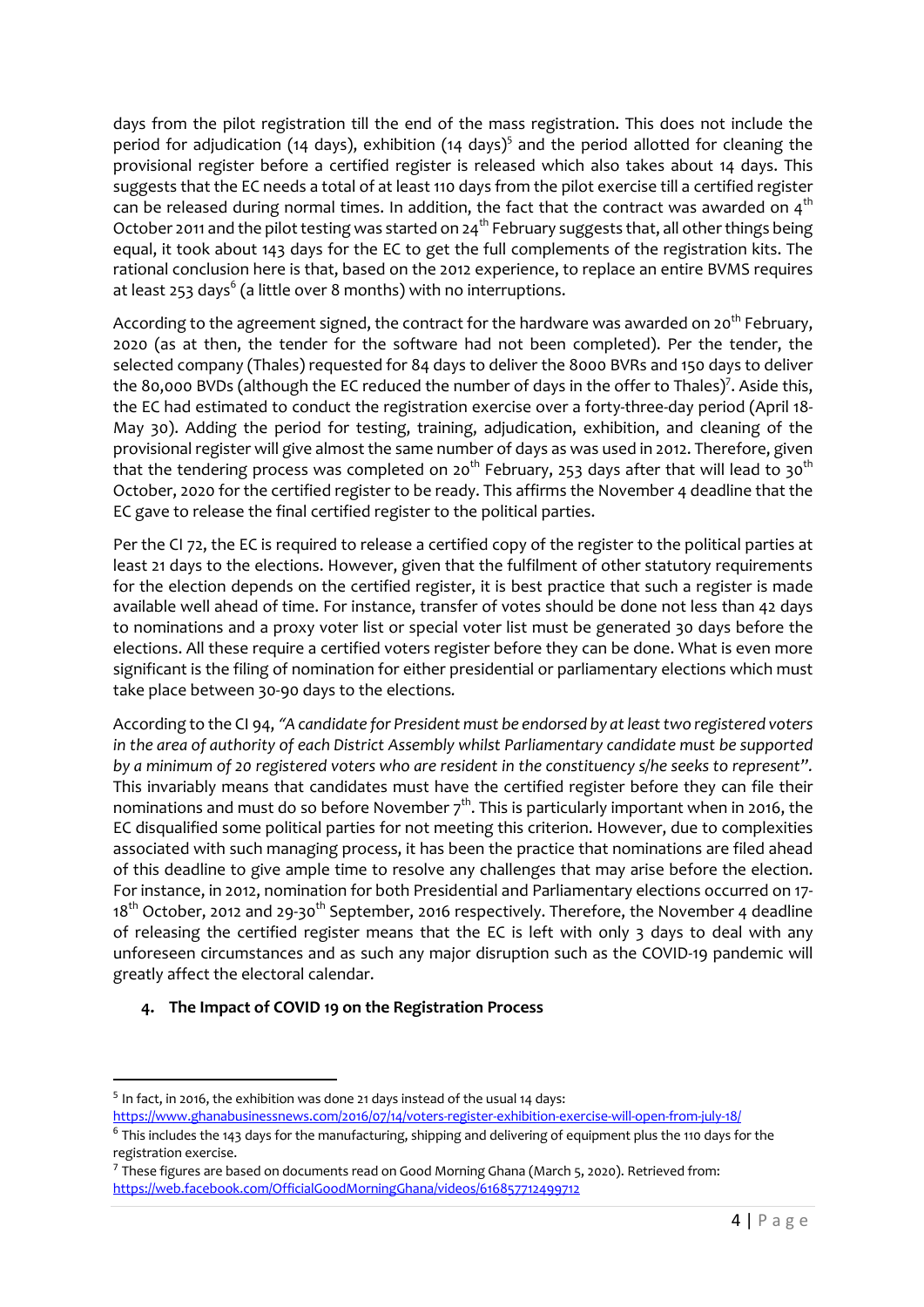The risks of compiling the register have been exacerbated by the ongoing COVID-19 pandemic. All over the world, stringent measures such as lockdowns, ban on public gatherings and social distancing protocols have been introduced to fight the pandemic. Non-essential services have been put on hold by countries until the pandemic is over. For instance, about forty-four countries have postponed their national and subnational elections ${}^{8}$ . Ghana is not an exception to these stringent measures above.

Already, some parts of the country have been on lockdown for three weeks, there is still a ban on mass public gatherings, Parliament has been suspended from regular sitting, most workers are working from home, social distance is the new norm, citizens have been advised to stay at home as much as possible and come out only when necessary. All non-essential programs and activities that include public gatherings have been suspended. Indeed, the EC itself suspended its planned registration due to the COVID-19. As the number of recorded cases continue to surge, these measures are likely to last for a few more months till a vaccine for the virus has been discovered. The logical conclusion is that the EC may not meet the statutory deadlines should it proceed with the registration exercise due to obvious delays. There are a number of reasons why delays may be inevitable.

First, it is possible that the vendors of the new BVRs will not be able to supply them within the stipulated period, as most countries and businesses all over the world are on lockdown. Most companies have either shut down or shifted from their normal line of production and dedicated their resources, time and energy for the production of essential goods needed in the fight against the pandemic. For instance, the world's leading 3D printing manufacturers such as Hewlett-Packard, Johnson and Johnson, General Electric, Royal DSM have all united through the World Economic Forum to shift production to address equipment shortages and rising medical demands in order to meet global needs<sup>9</sup>.

Second, with the NDC suing the EC over its decision to compile a new Register, there may be possible injunctions and legal battles along the way which might further delay the registration exercise. On  $24<sup>th</sup>$  April, 2020, a member of the NDC secured an injunction against the EC on a workshop it intended to hold over the registration. These may be just the first of many injunctions that the EC may face in any attempt to compile the register until the substantive case is determined by the court.

Third, even if all the equipment is received on time and no legal scuffles are encountered along the way, the stringent measures adopted by the country in the fight against the pandemic may further disrupt the registration exercise. The EC has stated that it is going to use 30 days instead of the initial 44 days for the registration exercise. However, with the current COVID-19 restrictions and social distancing protocols, it is doubtful whether this duration will be sufficient for the registration given that an estimated 600,000 voters are expected to be registered daily. The EC has decided to maintain strict COVID-19 precautions and protocols at each registration centre. These are gun thermometers for taking temperatures, compulsory wearing of face masks, handwashing and sanitization facilities, maintenance of strict social distancing as well as the disinfection of certain equipment after each person. Moreover, a maximum of 25 people will be allowed at a registration centre at a time. Clearly, the effect of these measures will be to slow down considerable the pace of the registration process

In the face of the above precautions, it is only reasonable to assume that the EC will require more time to conduct the exercise. By our estimation, this could double the time required (88 days) for the registration or at best 66 days, unless additional resources are devoted to purchasing machines

<sup>&</sup>lt;sup>8</sup> A detailed list of countries that have postponed their elections can be assessed here; https://www.idea.int/newsmedia/multimedia-reports/global-overview-covid-19-impact-elections<br>9 https://www.weforum.org/agenda/2020/03/how-are-companies-responding-to-the-coronavirus-crisis-d15bed6137/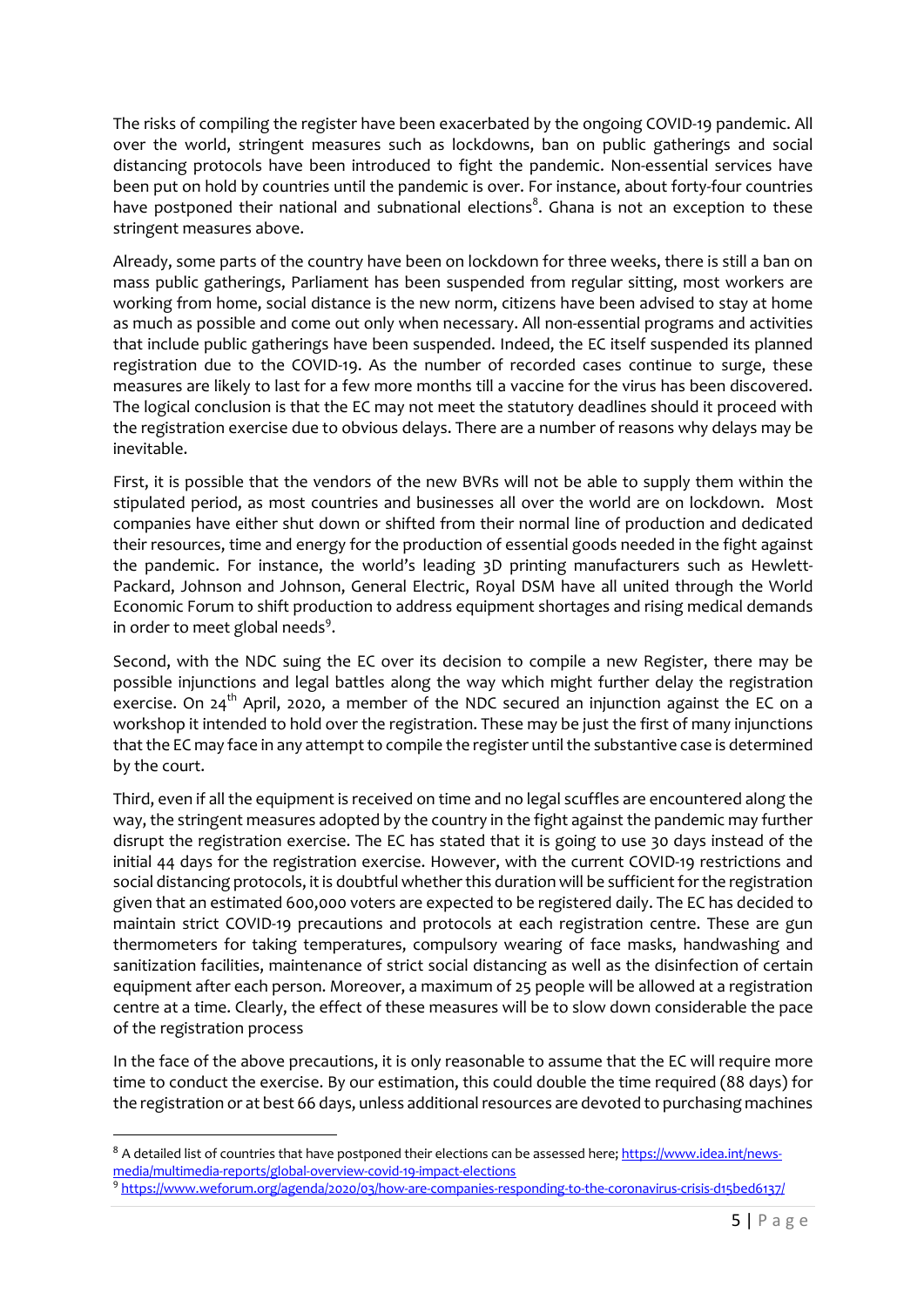and hiring personnel. Aside this, the decision to provide Personal Protective Equipment (PPE) to registration officers as well as hand sanitizers, water, soap and tissue at every registration centre will further pose financial burden on the Commission in particular and the nation at large. Additionally, the EC will require more security personnel for effective crowd management during the registration. These will significantly increase the cost of the registration exercise and therefore defeat the EC's own argument of cost minimization.

Another compelling factor that will likely exacerbate interruptions to the proposed timelines of the EC is the issue of proof of identification for the registration exercise. The EC has currently relaid a new CI before Parliament seeking to make the passport and national ID the sole sources of identification for registration. This implies that birth certificates, old voters' ID cards and driver's license will no longer be eligible IDs for registration. With the passport and the national ID as the recognized primary source of identification for registration, the EC will need the National Identification Authority (NIA) to complete its nationwide mass registration before it proceeds with its registration. This is to avoid disenfranchising many Ghanaians, as a majority of citizens do not own a passport.

As at 15<sup>th</sup> May, 2020, the NIA has registered a total of 11,069,270 people, printed 10,789,784 cards and issued 7,091,776 cards<sup>10</sup>. This suggests that about 30% of the target group (Ghanaians 15 years and above) are yet to be registered and an overwhelming  $61\%$  yet to receive their ID cards<sup>11</sup>. Meanwhile, the NIA has currently suspended its operations due to the pandemic and is yet to determine the appropriate time to resume the mass registration exercise. Clearly, a delay to the EC's voters' registration exercise appears inevitable unless the EC decide to disenfranchise Ghanaians.

Admittedly, there is a third provision where a person will be allowed to register if guaranteed by two registered voters. However, since this particular provision has always been a source of suspicion between the two major parties especially in their strongholds, it might not be of much help. Moreover, this particular provision will further slow the registration process as applicant will have to rely on guarantee by two registered voters who will have to complete an elaborate form, especially when majority of potential voters will have to rely on this provision to register.

Furthermore, the stipulated period, which also falls within the peak rainy season, could disrupt the process and cause a lower turnout of voters for the registration. In 2012, the general biometric voters' registration was completed ahead of the peak rainy season by May 4th. Given that the EC intends to use only outdoor places for the general registration, the potential effect of the rainy season on the registration exercise should not be underestimated.

The threat of low turnout during the registration is likely to be intensified for fear of contracting the virus. At the time lockdowns were imposed in certain parts of the country, areas which were not affected by the virus were on voluntary lockdowns due to fear. Even after the country has recovered from the pandemic, it will take some time for life to return to normal. In Wuhan, where the outbreak was first recorded, although the city has recovered from the pandemic and the 76 days old lockdown lifted on April 1<sup>st</sup>, life is yet to return to normalcy with schools still closed, businesses struggling to make ends meet and stringent measures in place. Ghana might undergo the same slow return to normalcy and this will adversely affect the turnout for the registration by electorate who are already disenchanted with party politics. Therefore, the EC may end up compiling a register that is legal but not legitimate.

<sup>&</sup>lt;sup>10</sup> This information was retrieved from: https://nia.gov.gh/index.html

 $11$  These figures were computed using the total population figure (29,530,519) as stated on the NIA website and the average population distribution of Ghanaians 15 years and above of 62%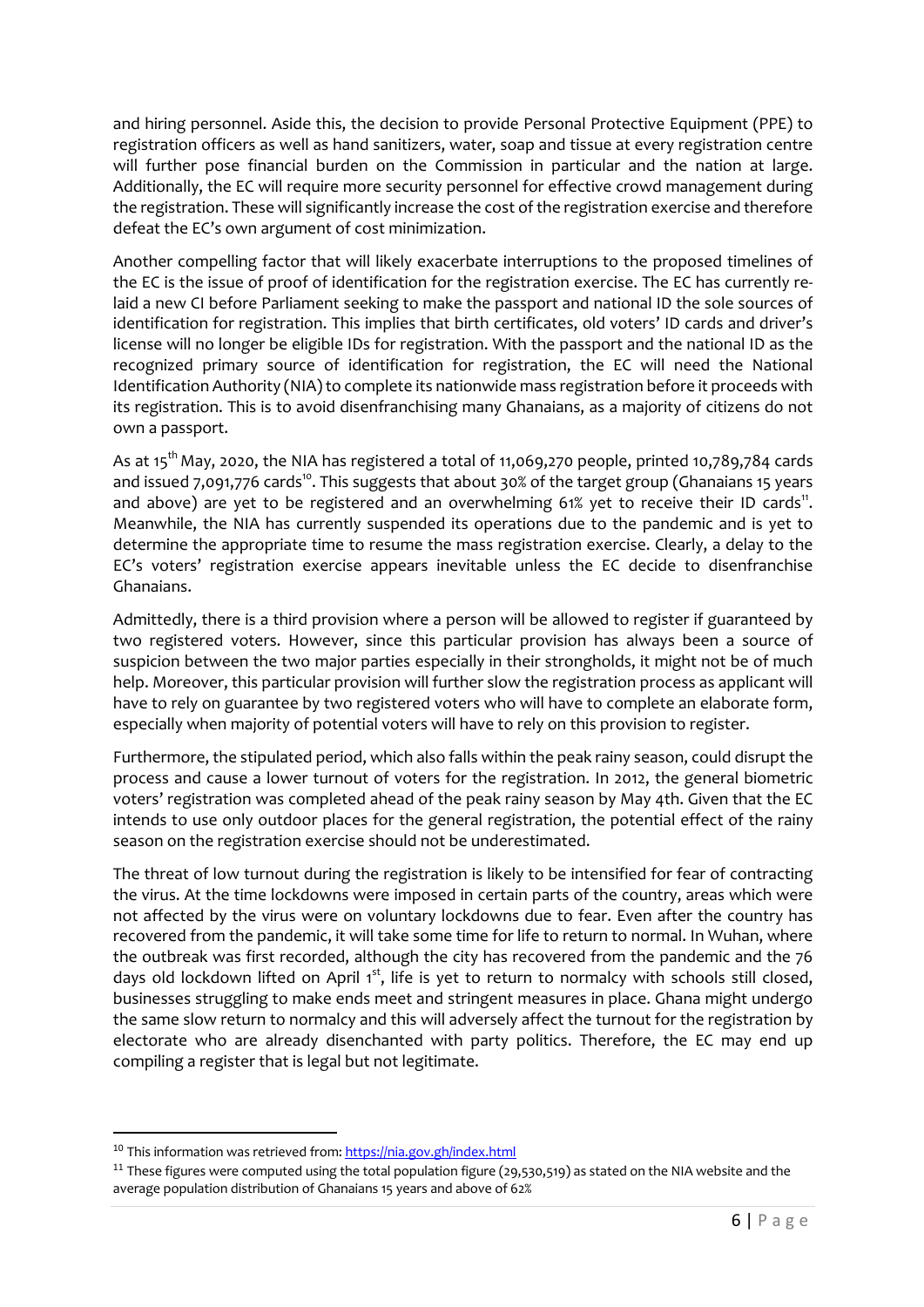Finally, the arguments put out that all the two previous Registers were compiled during an election year hence doing same this year, is an oversimplification of the issue. In 2012, the voter registration exercise ended by 4<sup>th</sup> May, 2012. Similarly, there was no major opposition to the compilation of the new Register; the tendering process had been already completed in 2011; there was no suit in court challenging the validity of the EC to compile a new Register; and most importantly, there was no pandemic that created glaring uncertainties around planned programs. Merely comparing 2012 and 2020 because they are both election years, therefore, without recourse to context and changing circumstances is frivolous and untenable.

### **5. Way Forward**

## **5.1. Addressing the Mistrust**

The sources of mistrust and a lack of confidence in the Voters' Register are well known to the Ghanaian political elite and the public. They consist of practices such as cross-border registration of non-Ghanaians, registration of minors, and the use of multiple ID cards as evidence of citizenship for purposes of registration, multiple registration, and multiple voting. These problems have been compounded by the inadequate and late financing of the electoral processes, episodic registration of qualified voters, and late recruitment and deployment of inadequately-trained and temporary polling staff.

There is evidence that the EC's resort to the compilation and utilization of the BVRs in the 2012 and 2016 elections did not tackle all the major disruptive factors that continue to undermine the integrity of the voters' register and the misconceptions of its outcomes. For instance, in 2016, the Westminster Foundation estimated that the BVR was bloated by some 1.3 million names. Clearly, the factors that account for a bloated Voters' Register cannot be solved by simply compiling a new one. It is unsustainable to spend so much on an Electoral Register and discard it only after 8 years. What assurance or justification has been provided that the compilation of a new Register will make it last beyond this duration and address the challenges with the current one?

These problems can be addressed if there is a single multipurpose ID card which contains harmonized data with information on the citizenship and voter registration status of all Ghanaians. This will deal with the issue of alien names in the Register. The NIA's ongoing national ID registration, when completed, can provide the EC with such data. The NIA boss has already indicated the readiness of his outfit to provide the EC with the relevant data required to compile a new Register once the mass registration is completed.

Moreover, the issue of the over-bloated Register can only be determined if there is reliable population data. As a national census only occurs in every tenth year, it is difficult to know the exact size of Ghana's population within that interval. It is true that for a developing country like Ghana, the voter-population ratio of about 52% is higher than the global average (which is estimated to be 48%). However, in the absence of accurate population data, it is difficult to determine whether or not the current Register is indeed bloated. In 2012, the Statistical service had released the 2010 Population and Housing data which provided a basis for comparison with the voters' register. Accordingly, it will be prudent for the EC to wait for the Statistical Service to finish the 2020 Population and Housing Census, which will form a basic repository of concrete and reliable data for the compilation of a new Register.

Furthermore, the inability of the Births and Deaths Registry to promptly provide credible data to the EC to facilitate the clearing of ghost names on the Register accounts somewhat to the bloating of the BVR. Until this is dealt with, the Register will always be fraught with ghost names as there will be no credible way through which such names can be eliminated.

### **5.2. Ideal Time**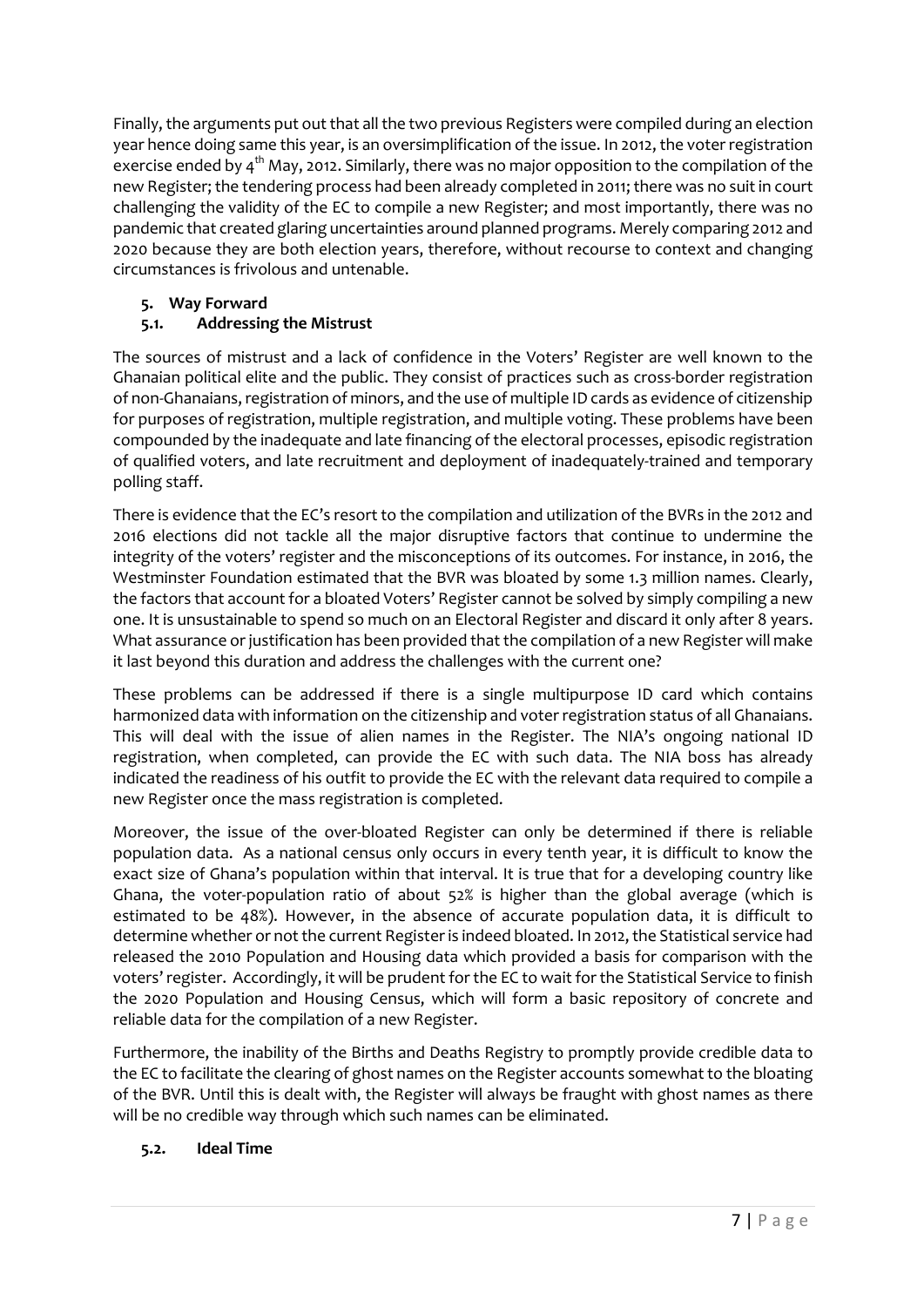Even if the EC has cogent reasons for compiling this new Register, the ideal solution for us as a country within the time constraint imposed by this pandemic is to call off the compilation of the new Register and undertake the exercise in 2021/22. By that time, the NIA would have completed its nationwide registration and issues of ID card would have been resolved, and a standard card such as the Ghana card would have been acquired by every citizen. We may also, by then, have been able to fix our birth and death registry and link it to a central database. By 2021/22, also, the population census would have been carried out, and since it is not an election year, the registration will be insulated from political pressures, with greater cooperation among the parties.

Fears that the investment already made by the EC will become waste should not be encouraged. More likely than not, the purchasing orders made in this "Corona world", as indicated earlier, could result in delays anyway because of the shutdown of factories across the world. The devices that the EC intends to procure could be reprogrammed for next year, when hopefully the world has recovered from this pandemic.

### **5.3. Using the Existing Register**

If the EC decides to abort the decision to compile new BVR, is there an alternative to such a decision? The existing Register can be technologically enhanced to give us a decent one. The current Register has been a work in progress, and for this reason it can be polished up and used in these dire circumstances to save money, and work within the time constraints imposed by the pandemic. This Register went through 8 months of judicial adjudication after the 2012 presidential elections. In 2016, it was tested in several cases in the Superior Courts, and some of the decisions of the Courts contributed to delivering to us the most peaceful elections with credible outcomes which were widely accepted, respected, and honoured by all stakeholders.

Indeed, this is the only Register that has delivered electoral victory to each of the two main presidential candidates and therefore the acceptance of this Register should not be in doubt. It is also important to note that, the credibility and integrity of the existing Register has never been questioned by the EC. As a matter of fact, the EC affirmed the credibility of the current Register during the last District Assembly elections when two of its Commissioners stated that all ghost names have been deleted and that the Register is very credible. Just recently, the EC through its Director of Operations stated that, it may consider using the existing register for the election if the pandemic lasts beyond June. However, according to him, the Commission may have to conduct a limited registration and validate the existing register before it can be used for the election which may involve the same risk as compiling a new one. This obviously cannot be the case.

The risk involved in compiling a new register cannot be the same as embarking on limited registration exercise. If not for anything, the amount of time and resources that is required for a limited registration is significantly lower than that of new register. Also, the degree of risk of exposure to contracting COVID-19 is far higher when compiling a new register of over 18 m voters than limited registration of 1.2m people<sup>12</sup>. This is due to the number of people involved and the arduous processes required for new registration which usually necessitate public gatherings. Besides, in the interest of public health and national safety, the EC can decide to forgo a limited registration exercise as well. As the President has rightly stated, we are not in normal times; our freedom of movement and association as well as other rights have been curtailed for national interest, and therefore disenfranchising just about 7% of voters for similar reason should not be a problem. In any case, so far as the EC does not do continuous registration, there will always be people who will be disenfranchised before elections since limited registration are seasonal.

On the issue of validation and verification, the EC can forgo validation since it is not essential in this crises period. All names already on the register may have been one way or the other validated

 $12$  Per the EC's calculations, it estimates to register about 1.2m during its limited registration exercise